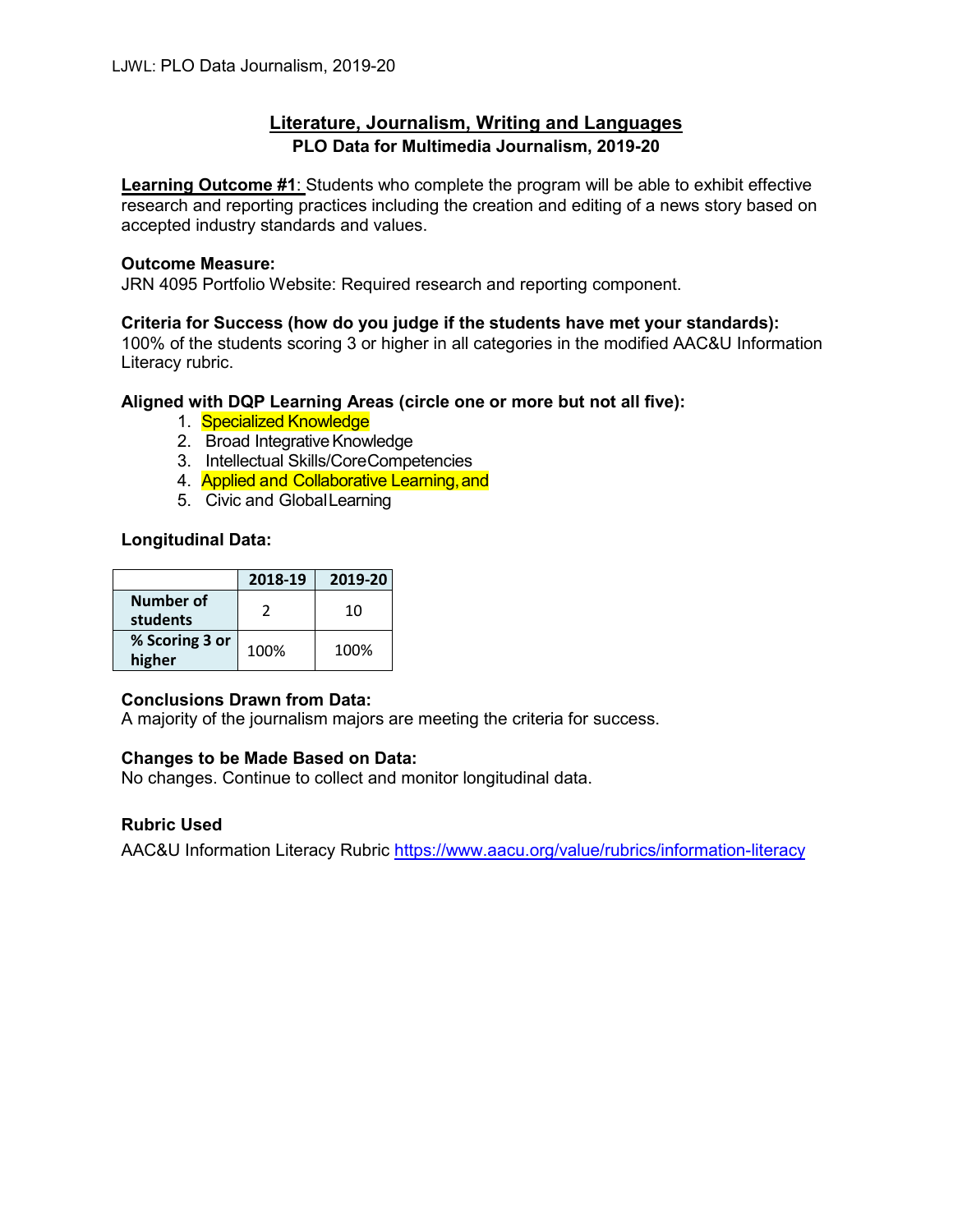# **Multimedia Journalism Program**

**Learning Outcome #2**: Students who complete the program will be able to identify and apply appropriate ethical and legal standards in service to their communities and cultures.

### **Outcome Measure:**

JRN4070 Internship: An assignment demonstrating that they can apply legal and ethical standards.

### **Criteria for Success (how do you judge if the students have met your standards):**

100% students rated at Satisfactory or above by the Internship supervisor.

### **Aligned with DQP Learning Areas (circle one or more but not all five):**

- 1. Specialized Knowledge
- 2. Broad Integrative Knowledge
- 3. Intellectual Skills/CoreCompetencies
- 4. Applied and Collaborative Learning, and
- 5. Civic and GlobalLearning

### **Longitudinal Data:**

|                               | 2018-19 | 2019-20 |
|-------------------------------|---------|---------|
| Number of<br>students         | 11      | 10      |
| $%$ at<br><b>Satisfactory</b> | 100%    | 100%    |

#### **Conclusions Drawn from Data:**

All students are meeting the criteria.

# **Changes to be Made Based on Data:**

Program faculty need to develop a revised Internship Supervisor's Report which clearly asks the supervisor to rate the student's performance with PLO #2 in mind. In addition, program faculty need to devise a plan for collecting the reports of the supervisors to insure access to the data when needed.

#### **Rubric Used**

No rubric. Below is the Internship Supervisor's Evaluation Report. See below.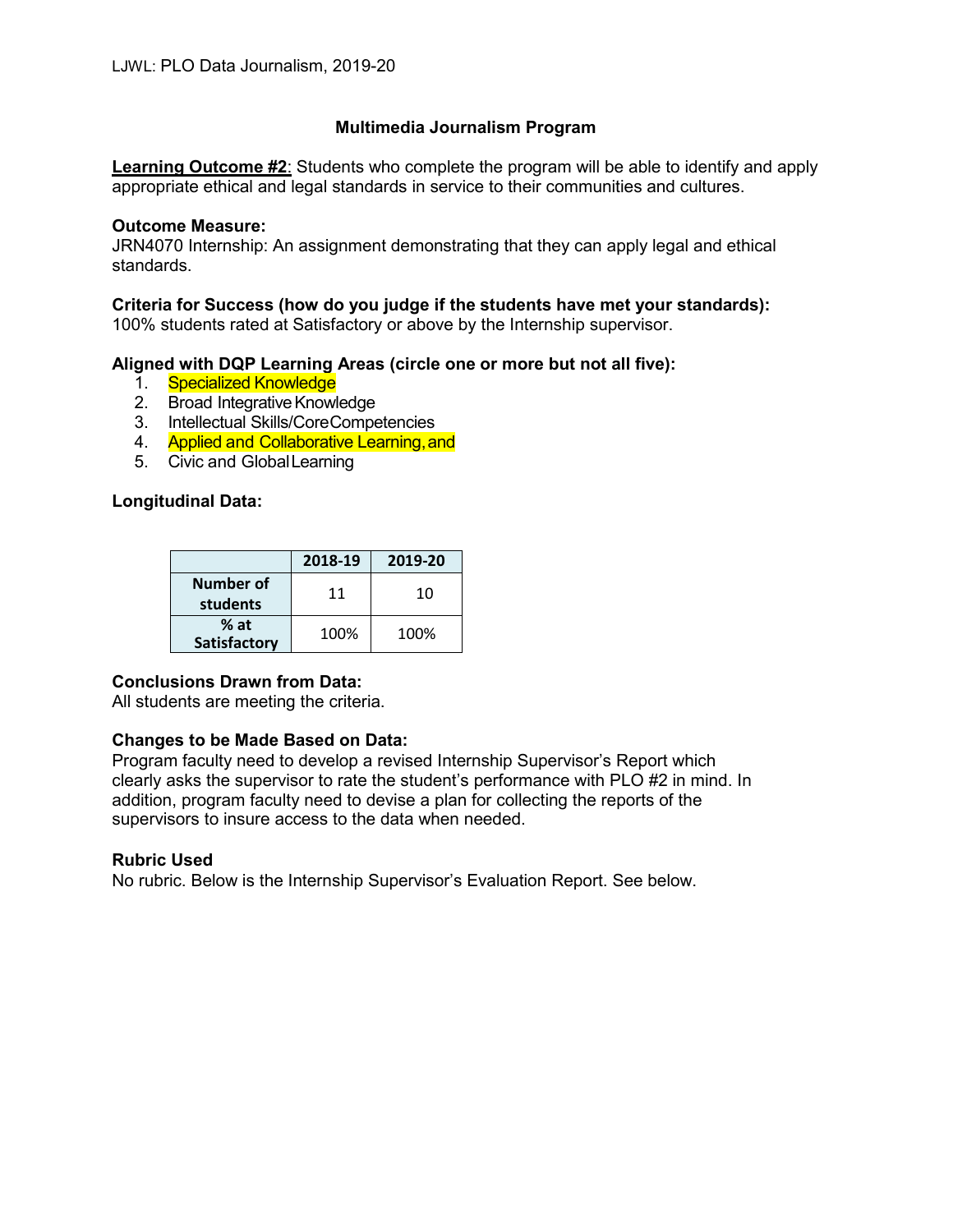#### **EVALUATION OF POINT LOMA NAZARENE UNIVERSITY INTERN (To be completed by the site supervisor at the end of the internship.)\*\*\***

To Evaluator: The intern you supervised this semester is receiving a grade for their involvement with your business or agency. Your careful evaluation will be used by the faculty supervisor who is responsible for assigning the intern a grade.

| PLEASE RETURN THIS FORM TO:                           |  |
|-------------------------------------------------------|--|
| Point Loma Nazarene University (PLNU)                 |  |
| Department of Journalism                              |  |
| 3900 Lomaland Drive                                   |  |
| San Diego, CA 92106-2899                              |  |
| Dean Nelson: 619.849.2592 deannelson@pointloma.edu    |  |
| or Rick Hill: 619.849.2670- richardhill@pointloma.edu |  |
| Fax: 619-849-2566                                     |  |
|                                                       |  |

| Name of Intern    | Today's Date |  |
|-------------------|--------------|--|
| Name of Evaluator | Position     |  |
| Company/Agency    | Phone        |  |

### PERFORMANCE EVALUATION

List tasks performed by intern, and evaluate appropriately: 5=Excellent; 4=Good; 3=Satisfactory;  $2 = Developing$ ;  $1 = Poor$ : N/A

| Π.               | Score: |
|------------------|--------|
| $\overline{2}$ . | Score: |
| $\overline{3}$ . | Score: |
| 4.               | Score: |
| 5.               | Score: |
| 6.               | Score: |

#### I. WORKER'S TRAITS

| General Appearance:                         |
|---------------------------------------------|
| <b>Communication Skills:</b>                |
| Initiative and Resourcefulness:             |
| Emotional Maturity, Poise, Self-Confidence: |
| <b>Writing Ability:</b>                     |
| Dependability:                              |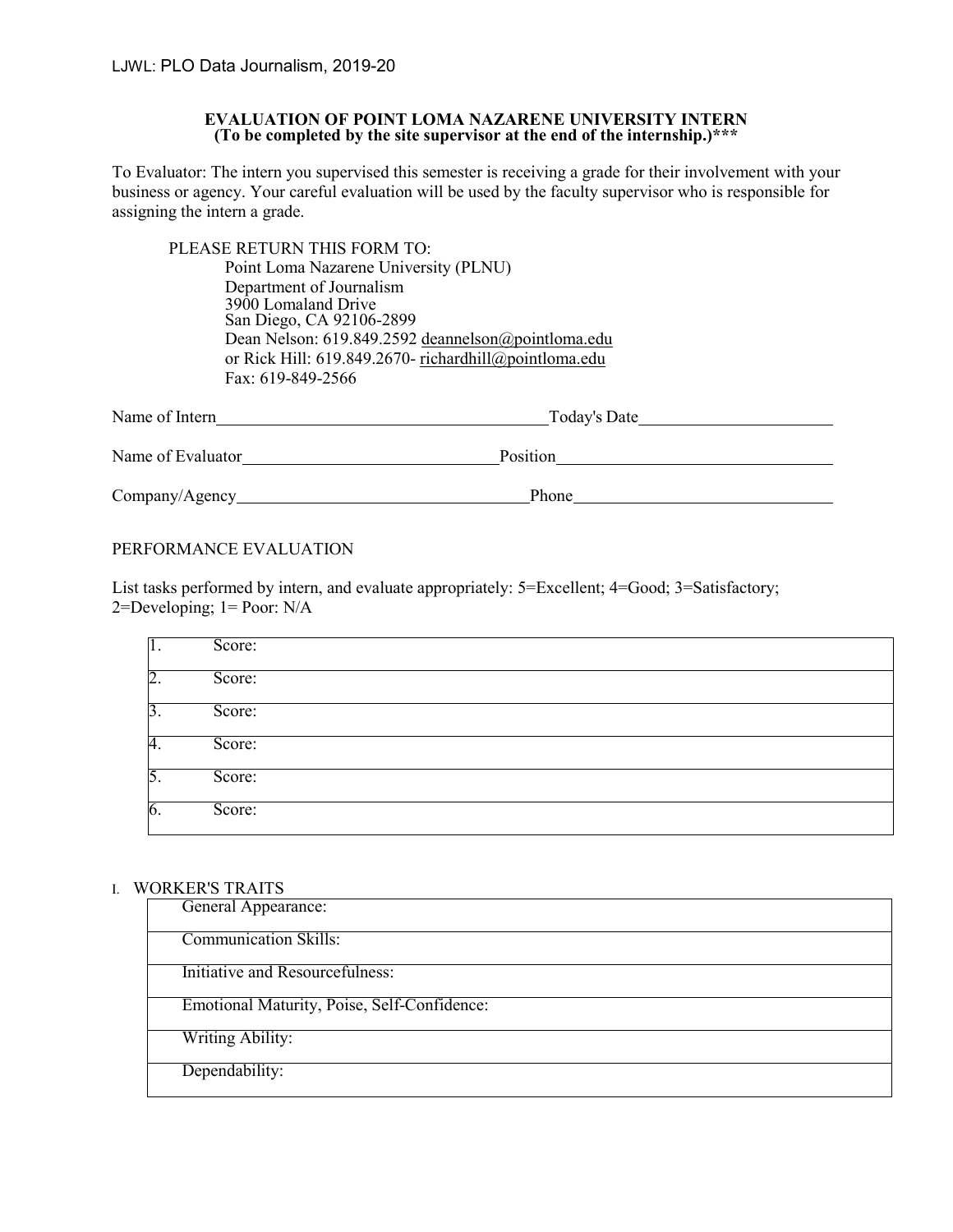Ability to work with people:

Recommended Grade:

ADDITIONAL COMMENTS (Strengths, weaknesses, additional suggestions)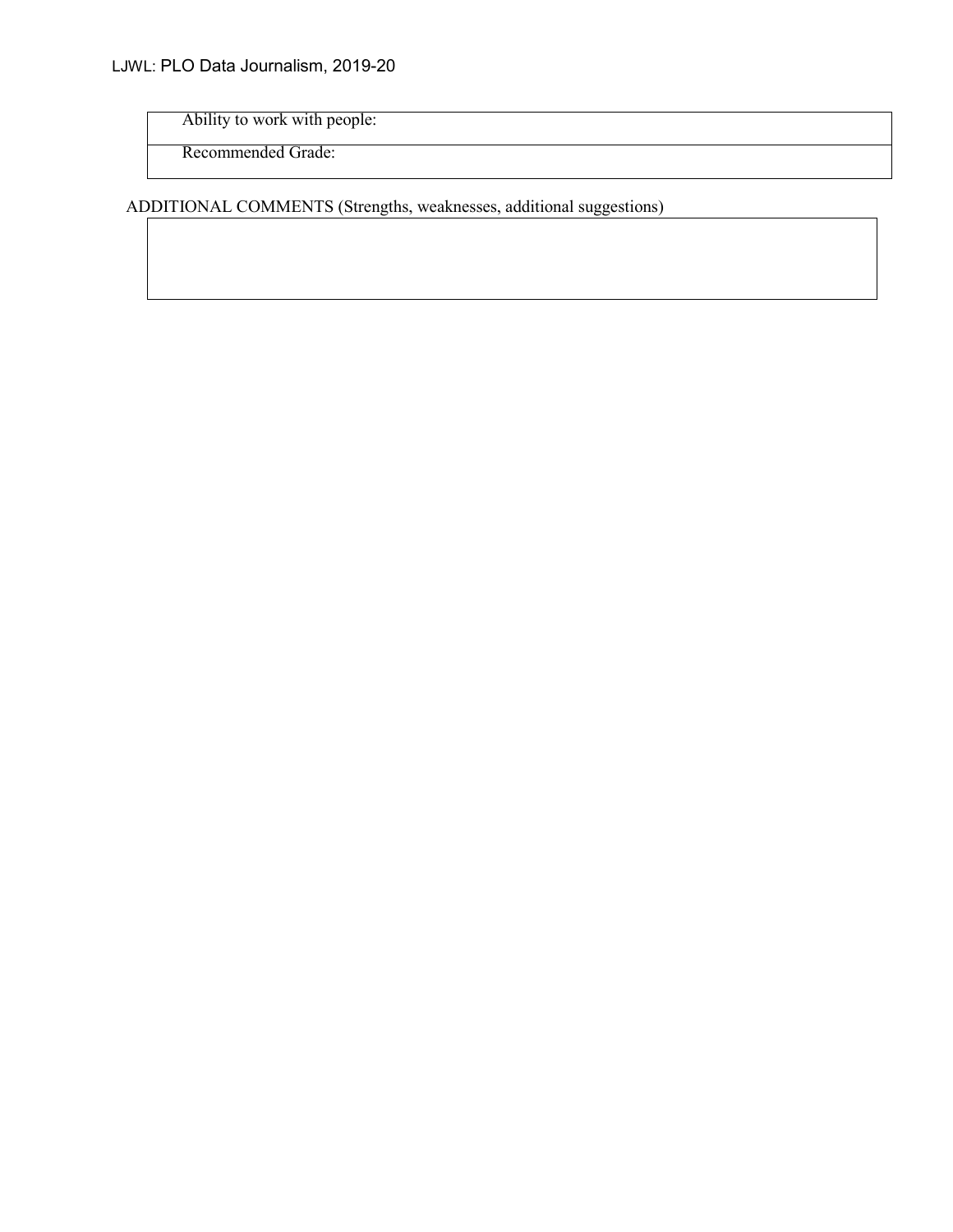# **Multimedia Journalism Program**

**Learning Outcome #3:** Students who complete the program will be able to employ oral communication skills appropriate to various news performance situations.

### **Outcome Measure:**

During the interim period as we move from the two distinct majors (Journalism and Broadcast Journalism) to the Multimedia Journalism program, we will be assessing two different assignments. For Journalism majors, we will assess the websites created by students in JRN430 Multimedia Journalism and included in the JRN495 portfolio. For Broadcast Journalism majors, we will assess the documentary videos created for JRN414 Long-Form Broadcast News.

# **Criteria for Success (how do you judge if the students have met your standards):** Criteria for Success: 100% of the students scoring at least 12 of 20 on the AAC&U Oral

Communication Value Rubric total score and 80% of the students scoring 15 of 20.

# **Aligned with DQP Learning Areas (circle one or more but not all five):**

- 1. Specialized Knowledge
- 2. Broad Integrative Knowledge
- 3. Intellectual Skills/CoreCompetencies
- 4. Applied and Collaborative Learning,and
- 5. Civic and GlobalLearning

# **Longitudinal Data:**

Because of the transition to the new program in 2018, we have limited longitudinal data.

|                                   | 2018-19 2019-20 |      |
|-----------------------------------|-----------------|------|
| <b>Number of students</b>         | 2               |      |
| % students scoring at<br>least 12 | 100%            | 100% |
| % students scoring at<br>least 15 | 71%             | 100% |

# **Conclusions Drawn from Data:**

In 2019-20, the students met the success criteria.

# **Changes to be Made Based on Data:**

No changes were made based on the data. We will continue to monitor the evidence and adjust the curriculum as we collect and analyze longitudinal data.

# **Rubric Used**

AAC&U Oral Communication Rubric<https://www.aacu.org/value/rubrics/oral-communication>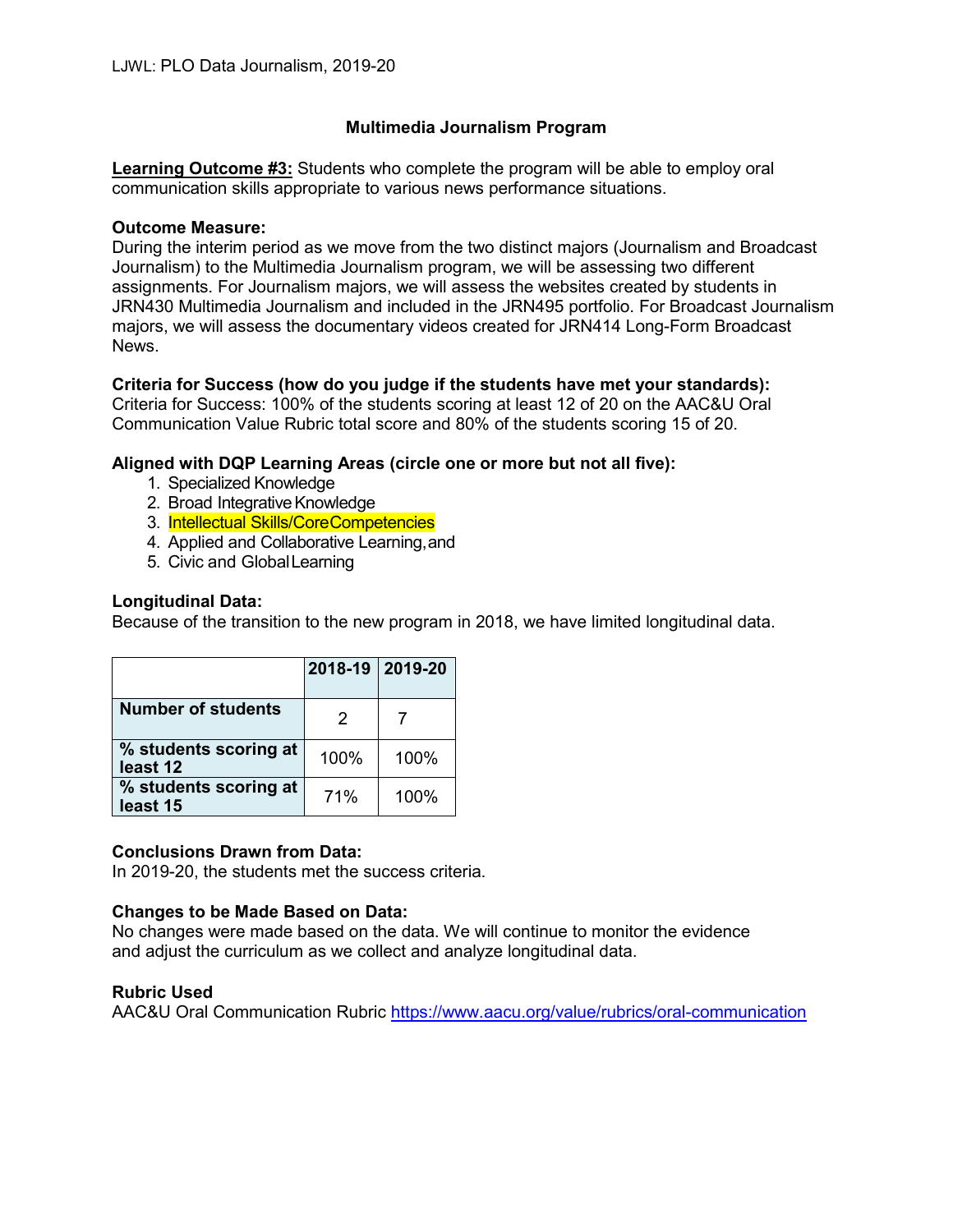# **Multimedia Journalism Program**

**Learning Outcome #4**: Students who complete the program will be able to create stories using multiple platforms.

#### **Outcome Measure:**

Multiplatform assignment from JRN4030 revised and included in JRN4095 Portfolio

# **Criteria for Success (how do you judge if the students have met your standards):**

75% of the students will score a 3 or higher.

# **Aligned with DQP Learning Areas (circle one or more but not all five):**

- 1. Specialized Knowledge
- 2. Broad Integrative Knowledge
- 3. Intellectual Skills/CoreCompetencies
- 4. **Applied and Collaborative Learning**
- 5. Civic and GlobalLearning

# **Longitudinal Data:**

| 2018-19                      |      | 2019-20 |  |
|------------------------------|------|---------|--|
| <b>Number of</b><br>students | 2    | 10      |  |
| % Scoring 3<br>or higher     | 100% | 100%    |  |

# **Conclusions Drawn from Data:**

Students are meeting the criteria.

# **Changes to be Made Based on Data:**

No changes were made based on the data. We will continue to monitor the evidence and adjust the curriculum as we collect and analyze longitudinal data.

Rubric Used on next page